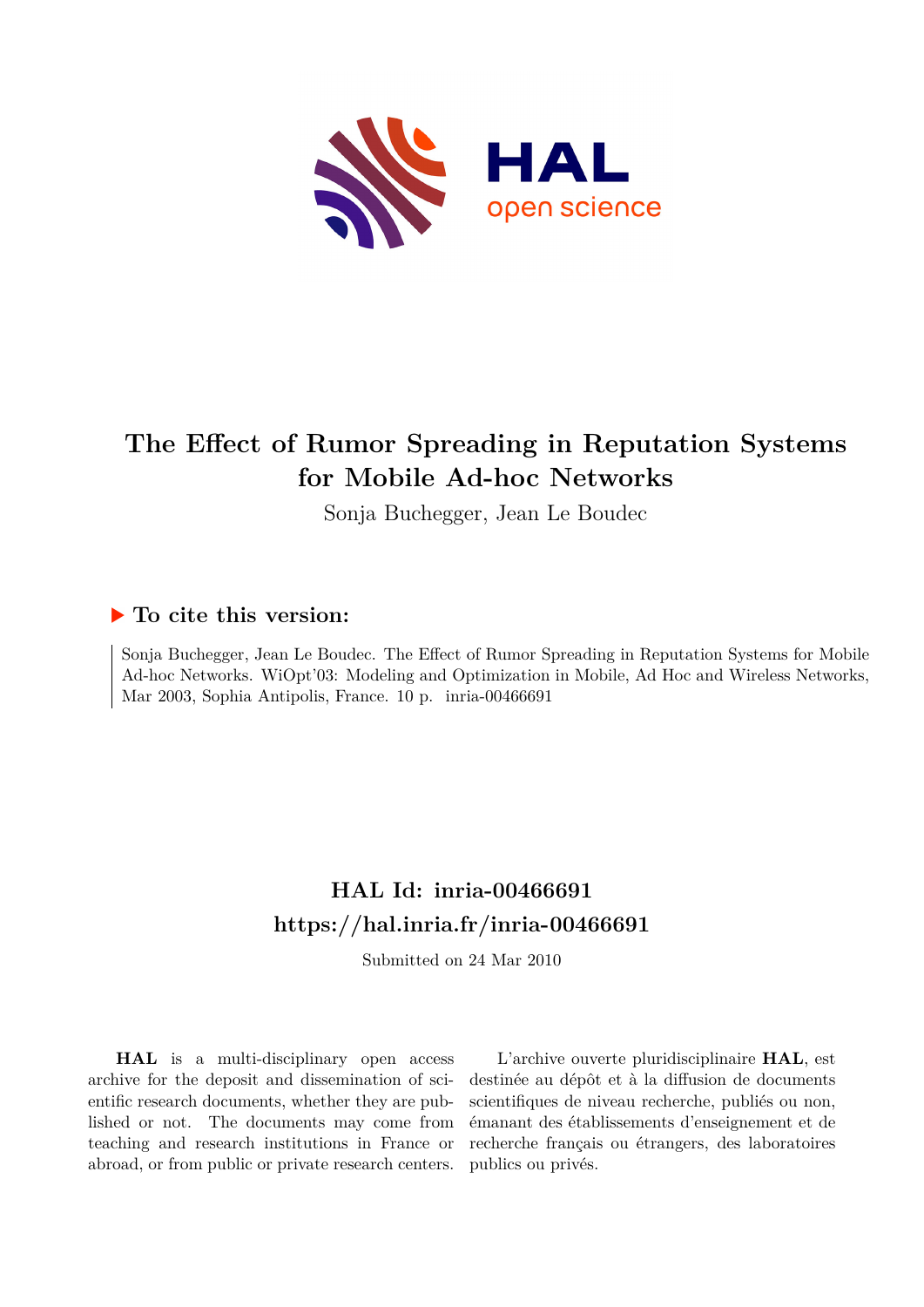# The Effect of Rumor Spreading in Reputation Systems for Mobile Ad-hoc Networks

Sonja Buchegger IBM Zurich Research Laboratory Säumerstrasse 4, CH-8803 Rüschlikon sob@zurich.ibm.com

Jean-Yves Le Boudec EPFL-DSC CH-1015 Lausanne, Switzerland jean-yves.leboudec@epfl.ch

#### Abstract:

Mobile ad-hoc networks rely on the cooperation of nodes for routing and forwarding. For individual nodes there are however several advantages resulting from noncooperation, the most obvious being power saving. Nodes that act selfishly or even maliciously pose a threat to availability in mobile adhoc networks. Several approaches have been proposed to detect noncooperative nodes. In this paper, we investigate the effect of using rumors with respect to the detection time of misbehaved nodes as well as the robustness of the reputation system against wrong accusations. We propose a Bayesian approach for reputation representation, updates, and view integration. We also present a mechanism to detect and exclude potential lies. The simulation results indicate that by using this Bayesian approach, the reputation system is robust against slander while still benefitting from the speed-up in detection time provided by the use of rumors.

## 1 Introduction

Unmanaged mobile ad-hoc networks do not have any infrastructure at their disposal to ensure correct behavior, the functioning of the network relies on the cooperation of all the nodes. Cooperation is needed more but harder to enforce than in an infrastructure-based network. Nodes can arbitrarily join or leave the network. For the lack of infrastructure, detection of misbehavior and subsequent isolation of a misbehaved node has to work in a distributed fashion. Several distributed reputation systems have been proposed to gather information about the behavior of nodes and to evaluate them for future cooperation in mobile ad-hoc or peer-topeer networks, some of these approaches are described in Section 2. The rationale for using positive, negative, or both kinds of reputation as well as for using rumors or relying exclusively on first-hand observations are discussed in Section 3. In this paper we investigate the trade-off between robustness and efficiency of using rumors and propose a mechanism to filter out slander by using Bayesian statistics and excluding seemingly implausible opinions while retaining as much as possible of the detection speed-up given by second-hand information for a distributed reputation system in Section 4. In Section 5 we present our simulation methodology and results for an evaluation of the effect of rumours on a reputation system in mobile ad-hoc networks. Section 6 offers a discussion and future directions, and Section 7 concludes the paper.

## 2 Reputation Systems for Mobile ad-hoc and Peer-to-Peer Networks

Watchdog and pathrater components to mitigate routing misbehavior have been proposed by Marti, Giuli, Lai and Baker [11]. They observed increased throughput in mobile ad-hoc networks by complementing DSR with a watchdog for detection of denied packet forwarding and a pathrater for trust management and routing policy rating every path used, which enable nodes to avoid malicious nodes in their routes as a reaction. The nodes rely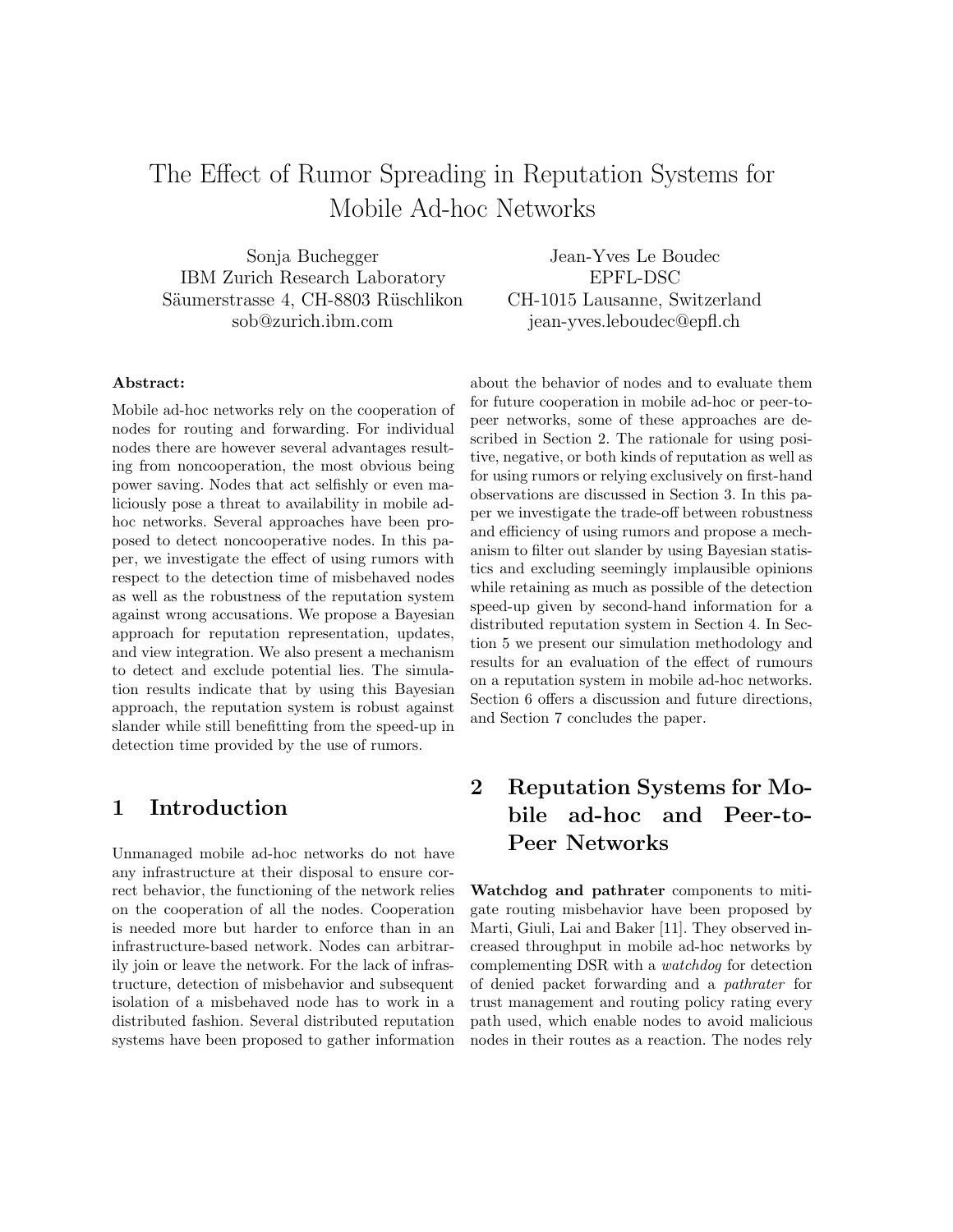on their own watchdog exclusively and do not exchange reputation information with others.

CONFIDANT (see our papers [4, 3]) stands for 'Cooperation Of Nodes, Fairness In Dynamic Adhoc NeTworks' and it detects malicious nodes by means of observation or reports about several types of attacks and thus allows nodes to route around misbehaved nodes and to isolate them from the network. Nodes have a monitor for observations, reputation records for first-hand and trusted secondhand observations, *trust records* to control trust given to received warnings, and a path manager for nodes to adapt their behavior according to reputation. Simulations for "no forwarding" have shown that CONFIDANT can cope well even with half of the network population acting maliciously. The protocol uses also second-hand information, i.e. observations by others, which can be a vulnerability in the presence of liars.

A reputation-based trust management has been introduced by Aberer and Despotovic in the context of peer-to-peer systems [1], using the data provided by a decentralized storage method (P-Grid) as a basis for a data-mining analysis to assess the probability that an agent will cheat in the future given the information of past transactions.

CORE, a collaborative reputation mechanism proposed by Michiardi and Molva [12], also has a watchdog component; however it is complemented by a reputation mechanism that differentiates between subjective reputation (observations), indirect reputation (positive reports by others), and functional reputation (task-specific behavior), which are weighted for a combined reputation value that is used to make decisions about cooperation or gradual isolation of a node. Reputation values are obtained by regarding nodes as requesters and providers, and comparing the expected result to the actually obtained result of a request. Again, nodes only rely on first-hand observations and do not exchange reputation information. A performance analysis by simulation is stated for future work.

A context-aware inference mechanism has been proposed by Paul and Westhoff [13], where accusations are related to the context of a unique route discovery process and a stipulated time period. The rating of nodes is based on accusations of others, whereby a number of accusations pointing to a single attack, the approximate knowledge of the topology, and context-aware inference are claimed to enable a node to rate an accused node without doubt. An accusation has to come from several nodes, otherwise the only node making the accusation is itself accused of misbehavior. While this mechanism discourages wrong accusations, it potentially also discourages correct accusations for fear of being the only denouncer.

## 3 Robustness vs. Efficiency

Relying exclusively on first-hand observations increases the detection time when compared to an approach that also uses reports from others, i.e., rumors. The more information is available, the faster the detection, however, rumors can destabilize a reputation systems when nodes make wrong observations or deliberatly lie to worsen the reputation of another node. The robustness problem caused by slander can potentially outweigh the benefit obtained by a shorter detection time.

Not considering the opinion of others is just one way to avoid destabilization by way of wrong accusations. To the same end, many reputation systems build on positive reputation only [16]. Some couple privileges to accumulated good reputation, e.g. for exchange of gaming items or auctioning [15].Positive reputation systems offer the implicit disincentive to change identifiers since reputations are built over time and having a long history of cooperation helps nodes to be chosen. Slander is not an issue in positive reputation systems, since no negative information is kept [10, 7]. Negative reputation systems offer more scalability under the assumption that misbehavior is the exception and not the norm.

We deem the combined use of both positive and negative reputation adequate for the context of mobile ad-hoc networks, as we are interested in the cooperation factor calculated as the frequency of misbehavior relative to the total activity of a node in a network. Moreover, the nature of the rumors should match the nature of first-hand observations or experiences. If a node keeps track of both positive and negative behavior of other nodes, the rumors considered should reflect the same kind of knowledge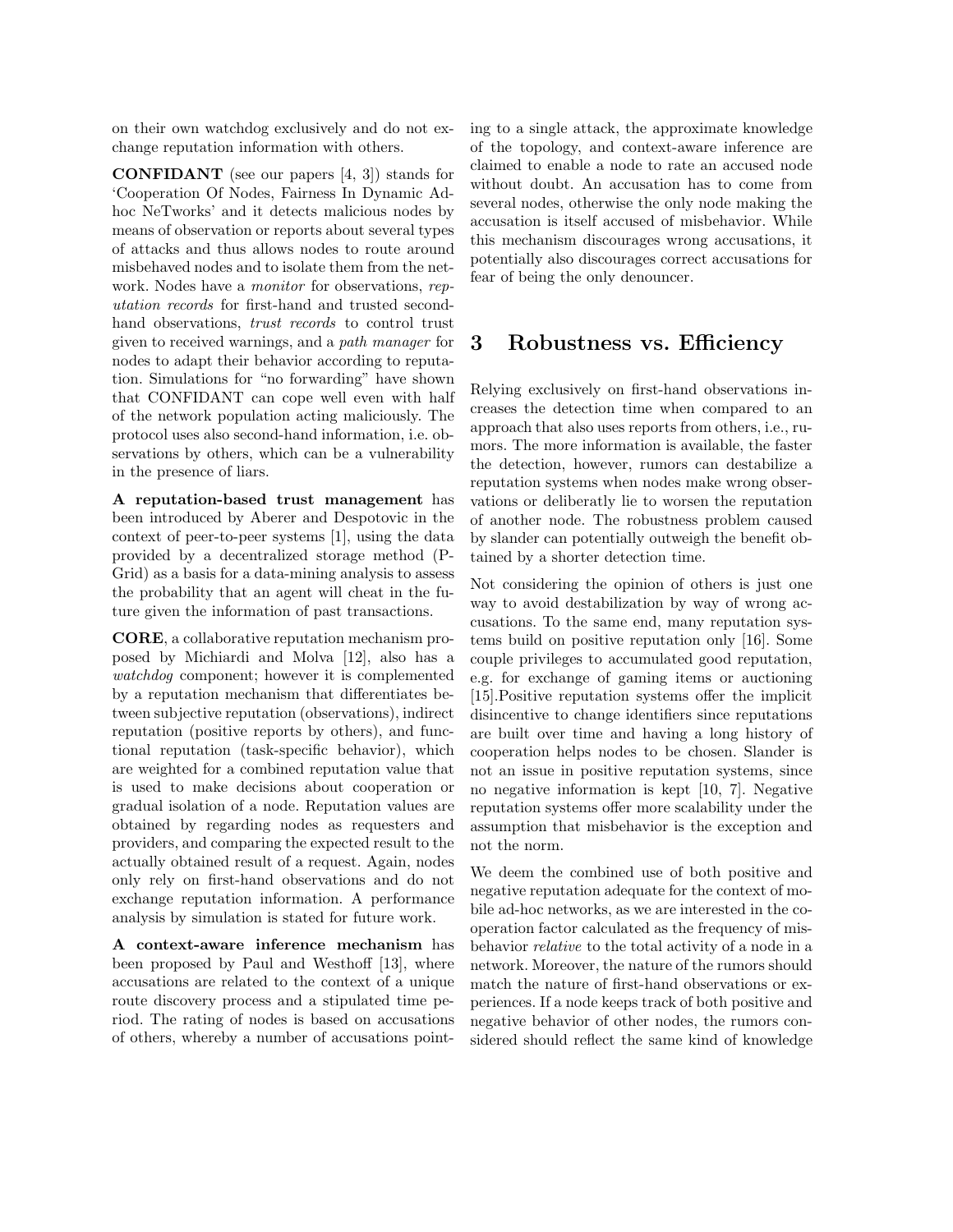in order not to introduce a bias in either direction.

As opposed to the Byzantine Generals problem, the nodes do not have to reach a consensus on which nodes misbehave. Each node can keep its own belief of the network denoted by the reputation system entries and it can choose to consider the beliefs of other nodes or to rely solely on its own observations. One node can have varying reputation records with other nodes across the network, and the subjective view of each node determines its actions. Byzantine robustness [14] in the sense of being able to tolerate a number of erratically behaving servers or in this case nodes is the goal of a reputation system in mobile ad-hoc networks. Here, the detection of misbehaved nodes by means of the reputation systems has to be followed by a response in order to render these nodes harmless.

## 4 A Bayesian Approach to Reputation Systems

#### 4.1 Belief Representation

The main properties of a reputation system are the representation of reputation, how the reputation is built and updated, and for the latter, how the reputation views of others are considered and integretated. We propose to use a Bayesian approach for the representation and building of reputation as well as for subsequent decision-making depending on the reputation. Since the true probability of a node to act maliciously, say  $\theta$ , is unknown, we make an estimation of  $\theta$  by inference from the data obtained by direct or indirect observations. Bayes's Theorem is shown in Equation 1. It is used to calculate the probability of a random variable given an observation.

$$
P(B_i|A) = \frac{P(A|B_i)P(B_i)}{\sum_{i=1}^{n} P(A|B_i)P(B_i)}
$$
(1)

A so-called 'prior' distribution reflects the initial belief. Any up-front information can be fed into the prior to give it a head start. The prior, however, can also be chosen such that it reflects ignorance or indifference towards the initial situation. Given this prior, at each observation the information available is updated to reflect the added knowledge and to increase the precision of a belief. If the likelihood of a property is binomial, i.e., successes and failures occur independently, a good prior density is the Beta function. The Beta function is the conjugate prior for binomial likelihood and thus the posterior density is also Beta [2, 6]. The Beta function is used to reflect the prior belief. It is defined as follows.

$$
f(\theta) = Beta(\alpha, \beta) = \frac{\Gamma(\alpha + \beta)}{\Gamma(\alpha)\Gamma(\beta)} \theta^{\alpha - 1} (1 - \theta)^{\beta - 1}
$$
 (2)

$$
\Gamma(x+1) = x\Gamma(x), \Gamma(1) = 1 \qquad (3)
$$

A binomial likelihood is assumed as  $P(X) = \theta^n (1 \theta$ )<sup>1-n</sup>. The process of updating beliefs is as follows. First, choose a prior. To represent a noninformative prior and thus a uniform likelihood, we use  $Beta(1, 1)$ . Then calculate the posterior distribution and update at each observation. We use  $s$  to represent the number of successes and  $f$ for the number of failures. Then,  $Beta(\alpha, \beta)' =$  $Beta(\alpha', \beta')$  with  $\alpha' = \alpha + s$  and  $\beta' = \beta + f$ .

The advantage of using the Beta function is that it only needs two parameters  $\alpha$  and  $\beta$  that are continuously updated as observations are made or reported. These two parameters reflect the current belief, the higher the Beta curve, the more evidence samples have been taken in. The higher the peak and the narrower, the higher the confidence in the belief that there is a certain probability around which the observations center.

Figure 1(a) shows the non-informative flat prior of Beta(1,1), all probabilities of  $\theta$  are equally likely. After some updates according to observations of successes and failures, the posterior density is depicted in Figure 1(d). The actual calculation of the density has been carried out here for illustrative purposes.

The Beta function offers moments that are simple to calculate.

$$
\mathbb{E}(Beta(\alpha, \beta)) = \frac{\alpha}{\alpha + \beta} \tag{4}
$$

$$
\sigma^{2}(Beta(\alpha, \beta)) = \frac{\alpha \beta}{(\alpha + \beta)^{2}(\alpha + \beta + 1)}
$$
(5)

Applied to a reputation system, every node, say  $i$ , has a reputation component that receives as input first- or second-hand behaviour observations on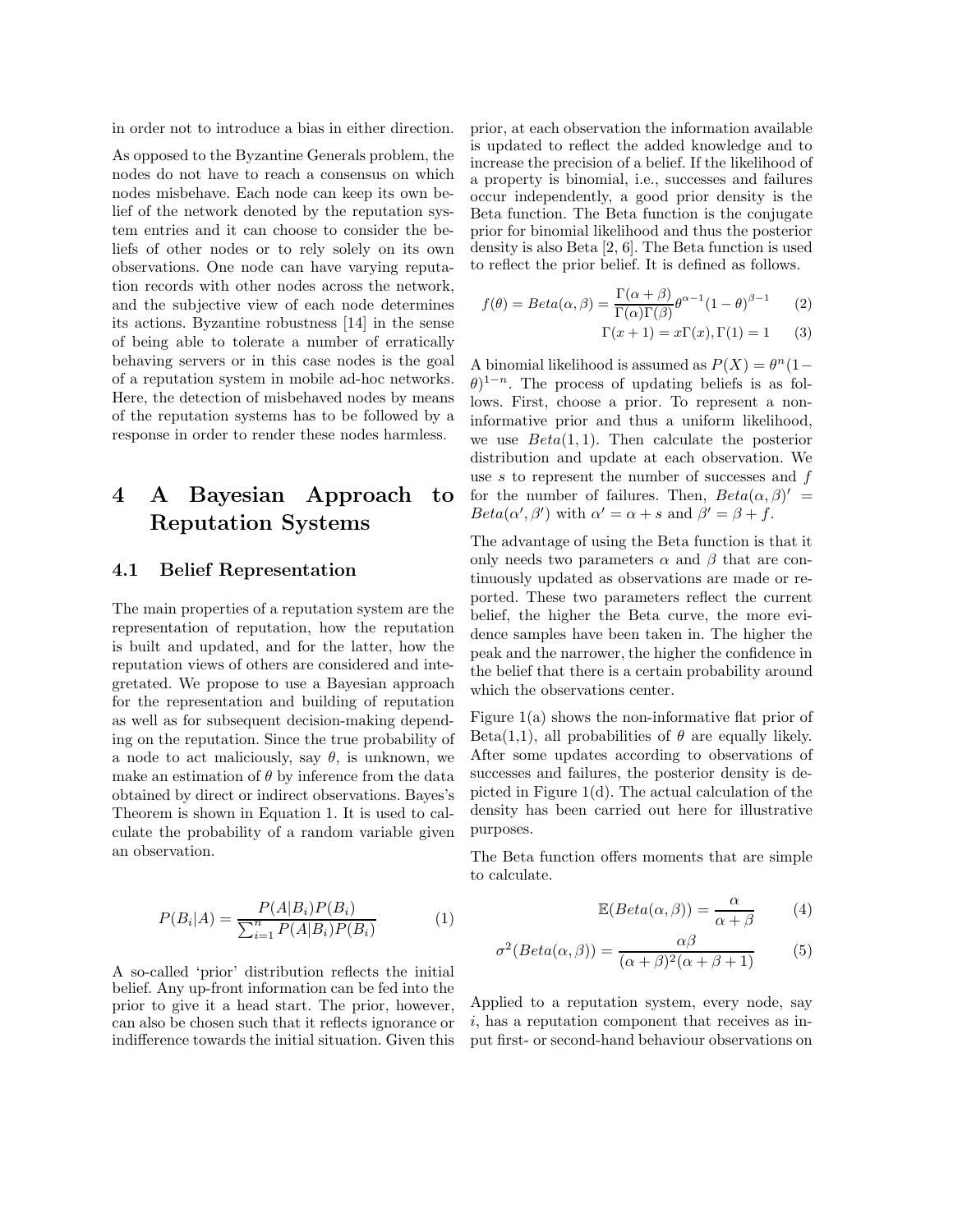

Figure 1: Density of the beta function of various observations.

other nodes, say j. It outputs decisions (misbehaving or not) for those *js* where node  $i$  feels able to say something. We call  $R_{i,j}$  the summarized data that captures j's reputation, seen by i.  $R_{i,j}$  is modified as observations are received according to the update of the Beta function as explained above.

### 4.2 Decision Making

In a mobile ad-hoc network, the point of keeping reputation records about other nodes of the network is to be able to make more informed decisions about whether to forward for another node, which path to choose, whether to avoid another node and delete it from the path cache, and whether to warn others about another node. Using the Bayesian approach, decisions can be made minimizing the risk for a loss, e.g., minimizing the risk of wrong classification of events, of deeming another node malicious, although it is not, or, vice versa, the risk of not recognizing a node as malicious although it actually misbehaves.

Loss can be represented as squared-error loss or 0- 1 loss for classification, for instance, as depicted in equations 6 and 7.

$$
L(\theta, \alpha) = (\theta - \alpha)^2 \tag{6}
$$

$$
L(\theta, \alpha_i) = \begin{cases} 0 & \text{if } \theta \in \Theta_i \\ 1 & \text{if } \theta \in \Theta_j, j \neq i \end{cases}
$$
 (7)

The decision-making process works as follows. First, the posterior according to all the given data is calculated. Then, for all actions the loss is calculated and weighted by its likelihood. Finally, the action  $\delta^*$  with the smallest risk R (expected loss L) is chosen from  $R(\theta, \delta^*) = E[L(\theta, \delta(X))].$ 

In this paper, we apply the Bayesian approach to reputation updates, however, it can also serve for event classification of observations, i.e., whether they are regular protocol events or malicious attacks, as well as for trust classification to evaluate nodes according to their cooperation in the reputation system itself independent from their cooperation in the routing and forwarding according to the protocol.

### 4.3 Merging Models

To take advantage of rumors, i.e., to learn from observations made by others before having to learn by own experience, we need a means of incorporating the reputation beliefs into the view of an individual node.

In the particular case of misbehavior detection in mobile ad-hoc networks we want to give the most emphasis on reputation built by actually observed behavior, second-hand information should obtain less weight, since a node trusts its own observations more than a report from a random other node.

Once the weight has been determined, the entry of the node that misbehaved is changed accordingly. If the rating of a node in the table has deteriorated so much as to fall out of a tolerable range, the suspect node is declared "detected" and some action can be triggered.

There are several challenges for merging beliefs.

- False/fake belief models for deliberate deception and influence.
- Contradicting models. How to consolidate them, whom to believe, how to assign weights for significance.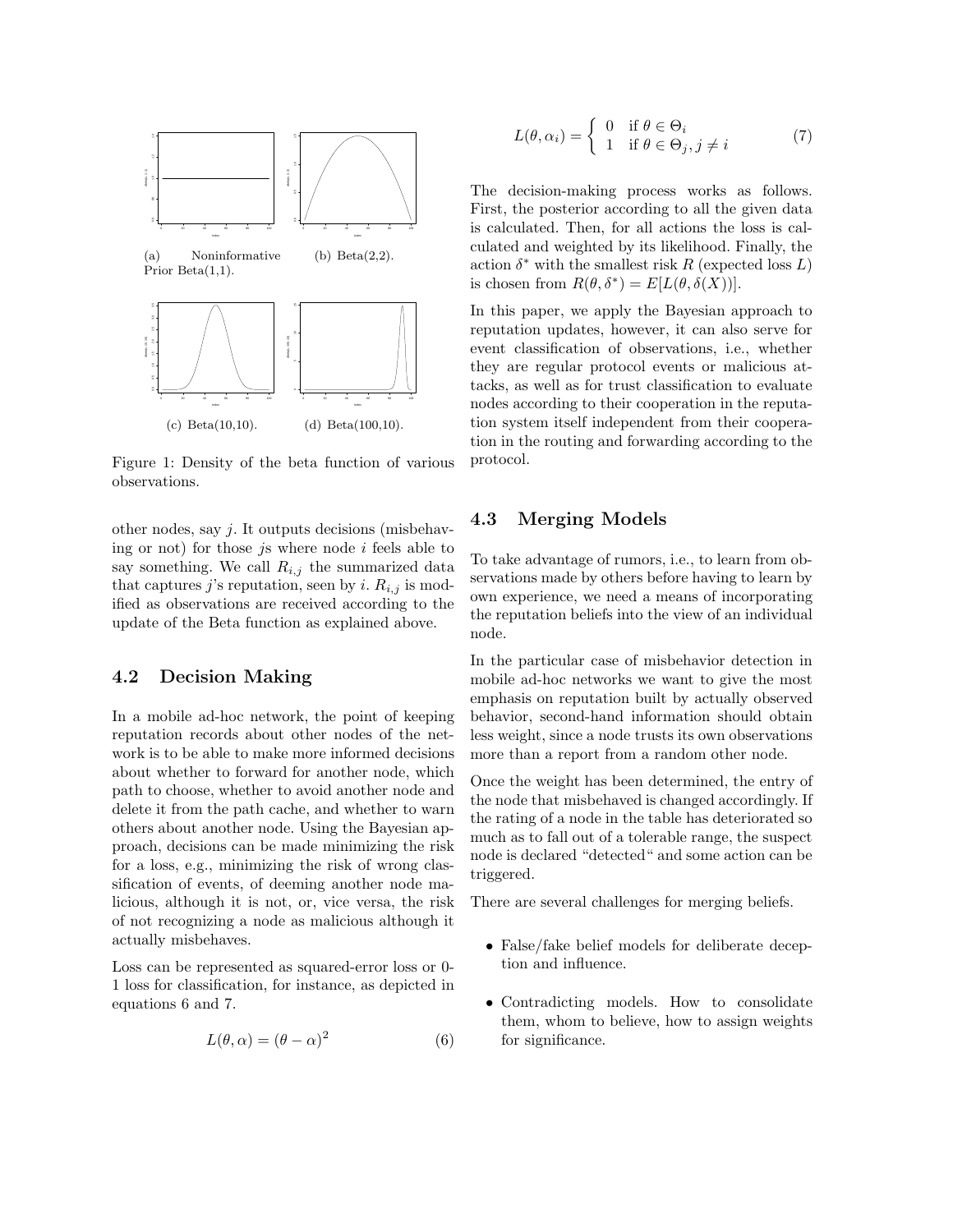- Privacy concerns. Nodes may not want to expose their opinions to others, also there is a reduction of uncertainty which might be beneficial to malicious nodes.
- With whom to share information. Who provides the most valuable information, who is trusted for their opinion, and, related to the privacy concern, whom can nodes show their beliefs without harm.

In their tutorial on Bayesian model averaging, Hoeting et al. [8] give the following methodology.

If  $\Delta$  is the quantity of interest, such as an effect size, a future observable, or the utility of a course of action, then its posterior distribution given data  $D$  is:

$$
pr(\Delta|D) = \sum_{k=1}^{K} pr(\Delta|M_k, D)pr(M_k|D). \tag{8}
$$

This is an average of the posterior distributions under each of the models considered, weighted by their posterior model probability.  $M_i, ..., M_k$  are the models considered. The posterior probability for model  $M_k$  is given by

$$
pr(M_k|D) = \frac{pr(D|M_k)pr(M_k)}{\sum_{l=1}^{K} pr(D|M_l)pr(M_l)}
$$
(9)

where

$$
pr(D|M_k) = \int pr(D|\theta_k, M_k)pr(\theta_k|M_k)d\theta_k \quad (10)
$$

is the integrated likelihood of model  $M_k$ ,  $\theta_k$  is the vector of parameters of model  $M_k$ ,  $pr(\theta_k|M_k)$  is the prior density of the parameters under model  $M_k$ ,  $pr(D|\theta_k, M_k)$  is the likelihood, and  $pr(M_k)$  is the prior probability that  $M_k$  is the true model. All probabilities are implicitely conditional on  $M$ , the set of all models considered.

In addition, Davison  $[5]$  lists the following, with z being the variable of interest, and y the data.

$$
f(z|M_i, y) = \frac{\int f(z|y, \theta_i, M_i) f(y|\theta_i, M_i) \pi(\theta_i|M_i) d\theta_i}{f(y|M_i)}
$$

Here  $\theta_i$  is the parameter for model  $M_i$ , under which the prior is  $\pi(\theta_i|M_i)$  and the prior probability of  $M_i$ is  $Pr(M_i)$ .

Berger [2] lists several methods for combining probabilistic evidence. To process different sources of information, he lists two ad-hoc systems.

Linear Opinion Pool. Assign a positive weight  $w_i$  (where  $\sum_{i=1}^m w_i = 1$ ) to each information source  $\pi_i$  (supposedly to reflect the confidence in that information source), and then use

$$
\pi(\theta) = \sum_{i=1}^{m} w_i \pi_i(\theta) \tag{12}
$$

Independent Opinion Pool. When the information sources seem "independent", use, as the overall probability distributions for  $\theta$ ,

$$
\pi(\theta) = k \left[ \prod_{i=1}^{m} \pi_i(\theta) \right] \tag{13}
$$

The alternative to the use of ad-hoc rules is, according to Berger, probabilistic modelling, i.e., obtaining the joint distribution of all random observables and unknown parameters of interest or, at least, determining enough to calculate the conditional (posterior) distribution of the desired  $\theta$  given the observables. This is sometimes called the super Bayesian approach, to emphasize that it is a single decision maker (the super Bayesian) who is trying to process all the information to arrive at a distribution of  $\theta$  which is consistent with probabilistic reasoning.

$$
\pi(\theta_1|p) = \left[1 + \frac{(1-p)^{\alpha-\beta}\pi_2(\theta_2)}{p}\right]^{-1}
$$
 (14)

(11) bors at this particular instant. As a more advanced In a first approach, we give the most weight to each nodes' own observations and we do not assume any a priori knowledge on the trustworthiness or expertise of a node. We thus weight second-hand reports equally among the neighbors that issue these rumors. The weight for each rumor at an exchange encounter is thus  $\frac{1}{n}$ , *n* being the number of neighapproach we could conceive of modeling the trust given to particular nodes and have the respective weight depend on it. A trust component qualifies the trust that node i puts on second-hand observations originated by other nodes, say k. We call  $T_{i,k}$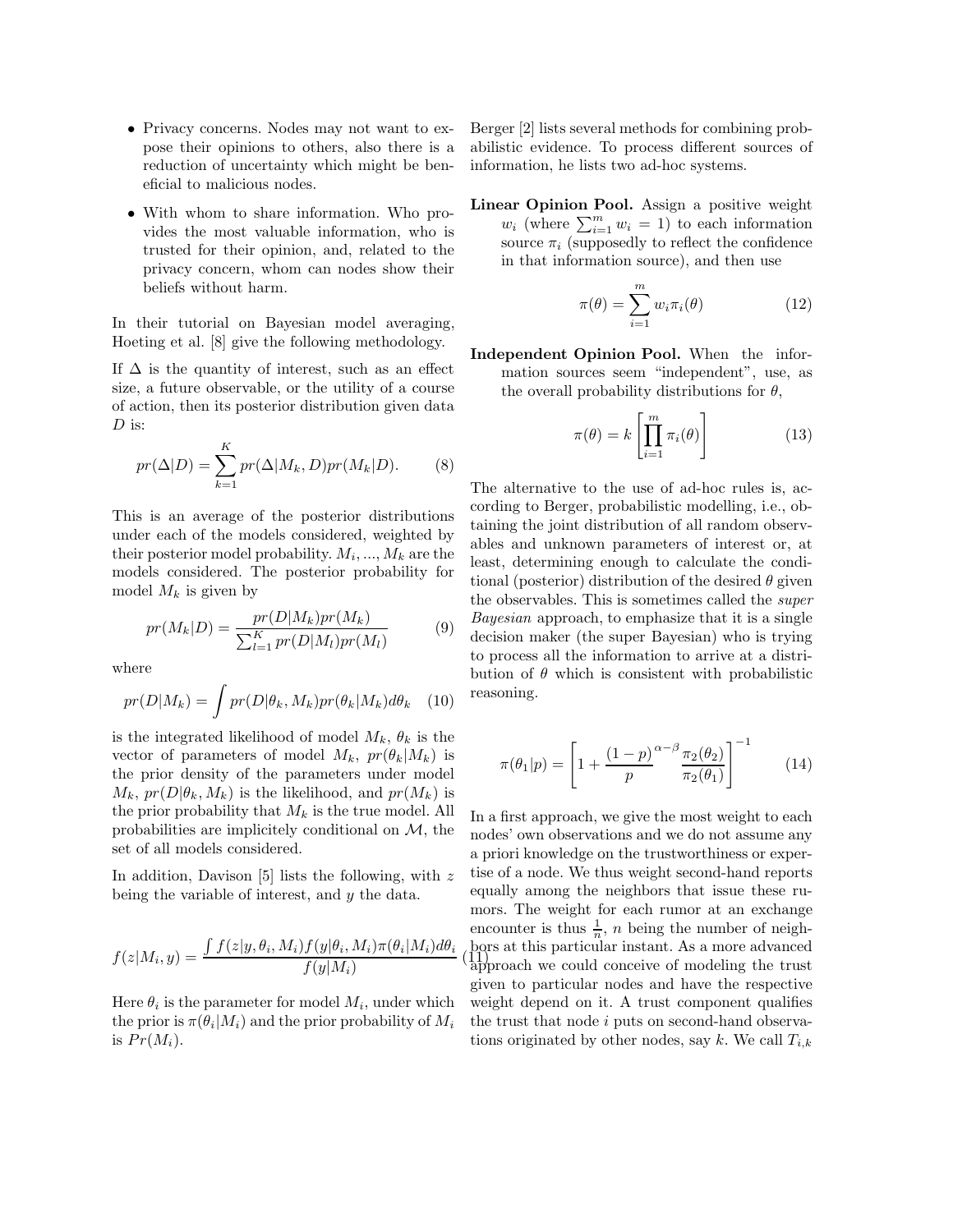the summarized data that captures the trust that node i places on node k.  $T_{i,k}$  could first be configured by an external mechanism or be adaptive to the behavior in rumor spreading. When the reputation system receives second-hand observations (from k, about j), it would then use  $T_{i,k}$  to decide how to update  $R_{i,j}$  and to determine whom to send rumors to.

### 4.4 Robustness Against Wrong Accusations

The question is how to detect and avoid wrong accusations. Our approach is to exclude those  $R_{k,j}$ for which there is a large incompatibility between  $R_{k,j}$  and  $R_{i,j}$  for some j. As a simple means to express that  $R_{k,j}$  makes a strong case that j is bad, whereas  $R_{i,j}$  does not, we exclude  $R_{k,j}$  from the model merging if it deviates from  $R_{i,j}$  by more than u, the deviation threshold, in either direction.

As mentioned previously, dynamic trust adaptation according to the congruency metric given by this deviation could be useful. However, we use the simpler approach of not discriminating between nodes and thus treating each rumor on a case-by-case basis and evaluate its utility solely on the grounds of how much it deviates from the belief the recipient already has. Trust management is thus rendered obsolete in this particular approach.

## 5 Simulation

#### 5.1 Goals and Metrics

By means of simulation, we want to investigate the robustness and efficiency of a distributed reputation system in a mobile ad-hoc network. The key questions addressed are

- How long does it take until a misbehaved node is detected, using first-hand observations only, using also second-hand information, i.e., the first-hand observations of others, or even more indirect rumors?
- What is the effect of wrong accusations and can they be detected?
- What is the effect of varying trust models?
- How robust is the system to wrong observations?
- With whom should information be exchanged – with neighbors or remote nodes? And, what is the effect of mobility?

### 5.2 Methodology, Algorithms, and Parameters

#### 5.2.1 Setup

The simulation was implemented in R [9, 17]. To simulate good and bad behavior, neighborhood, observation mistakes, movement, and trust updates, we used a grid of nodes. We investigated and compared the effect of using first-hand observations only, using also second-hand information in a network with no slander, and using also second-hand information in a network with liars but discarding too deviant opinions.

The nodes were placed in a grid, to simulate a communications range of one hop, and they observed the behavior of their neighborhood. Depending on its position in the grid, a node has up to 8 neighbors. A node can only directly observe neighbors, i.e., node  $i$  at row  $j$  and column  $k$ , denoted as  $i_{ik}$ , can observe any neighboring node n in its row  $n_{j,},$  in its column  $n_{< j+1|j-1> ,k}$ , or diagonally one hop away  $n_{< j+1|j-1>, < k+1|k-1>}$ . Periodically, nodes move around. We emulate this with the following algorithm. We pick a node at random, say node  $i_{j,k}$  and randomly select a new location  $(j', k')$ for it such that  $j' = [j-2, j+2]$  and  $k' = [k-2, k+2]$ to keep the movement reasonably local. We then repeat this with the node that we find at  $(j', k')$  and so on, until the new location is the original  $(j, k)$ and the permutation cycle is completed.

Before each move, the nodes exchanged reputation information in the form of Beta parameters with their neighbors. The liars reversed the reputation information before giving it to the neighbors. This process was iterated until all of the malicious nodes were classified as detected by all of the nodes in the network, which was the case when the expected value of the reputation,  $E(theta = R_{i,j})$  exceeded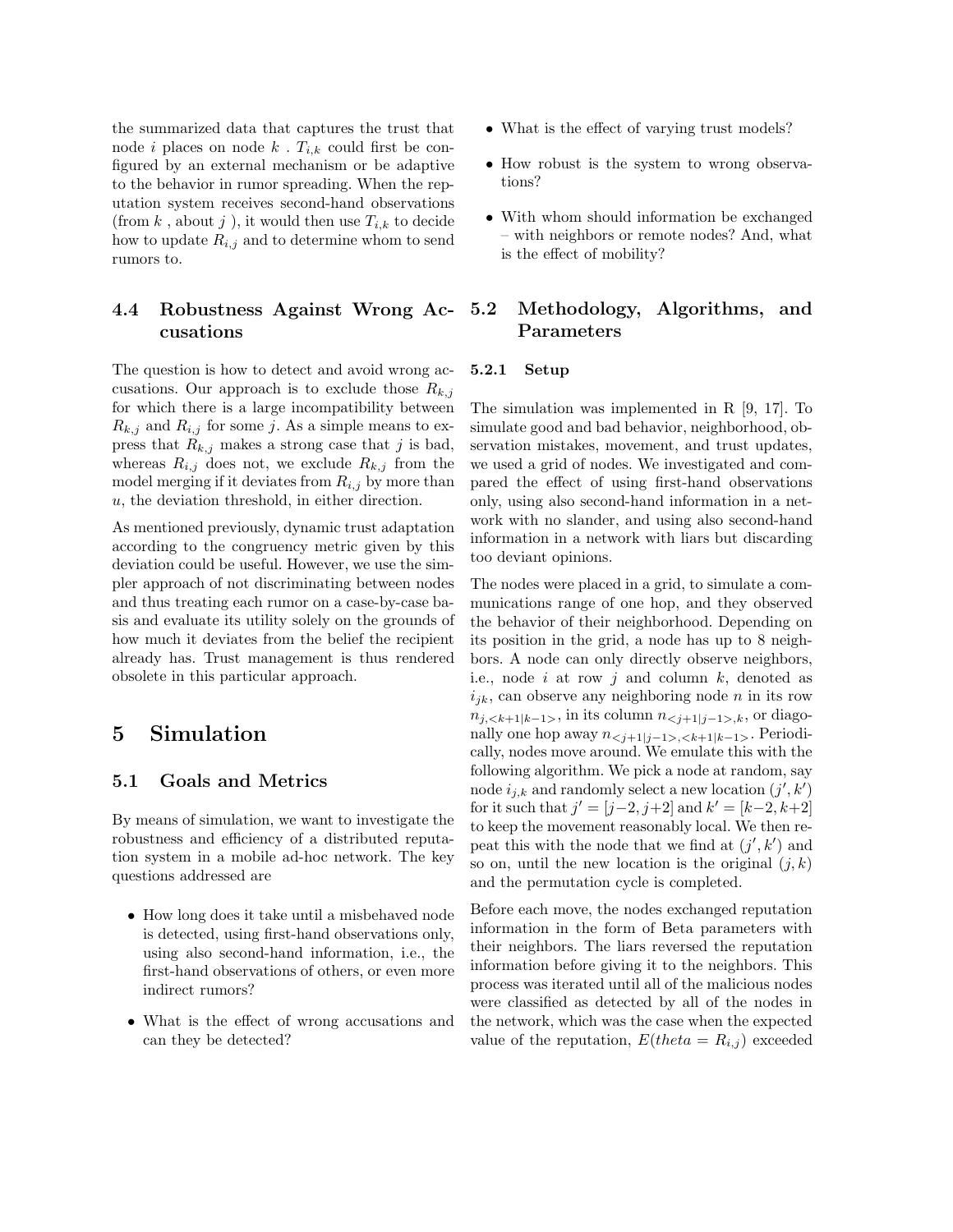a threshold of 0.75. As a rehabilitation mechanism to mitigate the effect of slander, the nodes periodically reviewed their reputation opinions and reversed their opinion from "detected" to "regular" when the reputation was substantially better than the detection threshold.

The threshold used to determine when to exclude a suspect liar's opinion depends on the priorities. As is typical for diagnosis systems, there is a tradeoff between minimizing false positives or false negatives. We chose a threshold of 50% deviation to err on the side of false positives, i.e., the mechanism excluded some true information but reliably prevented slander. This way the robustness is maintained at the price of an unused detection speed-up potential. A side-effect of the emphasis on robustness was that, given the nature of a node did not change throughout the simulation time, the rehabilitation mechanism provided for the strategy of excluding liars was never required.

#### 5.2.2 Scenarios

- First-hand observations:  $n_t(i)$  denotes the nodes that node i can observe during the time interval  $t$ , i.e. the grid neighbors. Each node  $j$ issues a sequence of bits out of [0, 1] according to a distribution that depends on whether a node is good *output*<sub>good</sub> or bad *output*<sub>bad</sub>. Node i sees the bits correctly with probability correctObservation.
	- 1. Place nodes in the grid.
	- 2.  $\forall$  nodes, select  $type \in \{good, bad\}$  and according probability distribution of output  $output_{type}.$
	- 3. repeat
		- (a)  $\forall$  nodes output byte according to  $output_{type}.$
		- (b)  $∀$  nodes *i*, observe neighbors *n* correctly with probability p.
		- (c)  $\forall$  nodes *i*, *n* update  $R_{i,n}$  using the Beta function.
	- 4. until  $t > o$ , o being the number of observations at each location.
	- 5. Pick node, move until cycle completed. Repeat 1–3.

until end of simulation, then  $\forall$  nodes i and j evaluate  $R_{i,j}$  and compare to the  $type_i$ .

- Truthful second-hand observations:  $S_t(i)$ 
	- 1. Iterations of the algorithm above.
	- 2. Periodically  $\forall$  nodes i and j output  $R_{i,j}$ .
	- 3. ∀ nodes *i* and *j* update  $R_{i,j}$  by integrating local  $R_{i,j}$  and  $R_{k,j}$ , the neighbors'  $R_{i,j}$ . A variant is to use only the delta between the  $R_{k,j}$  received at the last encounter and the current  $R_{k,j}$ , this scenario is termed 'deltas only'.
- Contaminated second-hand information: With lies and excluding lies. info only We use probability distributions  $tellTruth<sub>q</sub>ood$  (probability of telling the truth as a regular node) and  $tellTruth_bad$  (probability of telling the truth when a node is a liar). Independent of its status as a good or bad type, nodes can be liars or truthful.
	- 1. Iterations of second-hand algorithm, but drawing from the probability distribution to tell a lie or the truth. When a node k lies, it swaps the  $\alpha$  and  $\beta$  of its  $\mathcal{B}_{k,j}(\alpha,\beta)$ represented by  $R_{k,j}$  before disclosing it to the neighbors for model comparison.
	- 2. Compare  $R_{i,j}$  with all neighbors k, weight  $R_{k,j}$  by  $\frac{1}{n}$  and integrate with  $R_{i,j}$ .
	- 3. For another scenario, termed 'with lies', include the contaminated information regardless. For the 'liars excluded' scenario, when comparing, only use  $R_{k,j}$  according to the congruency metric, deviating less than u from  $R_{i,j}$ , with u being the deviation threshold and  $R_{i,j}$  the accumulated reputation of  $i$  as seen by node  $i$ .

#### 5.2.3 Parameters

Our parameters are network size, number of misbehaved nodes, number of liars, threshold for detection (default: 0.75), number of observations before moving (default: 10), information type (first-hand, second-hand, third-hand information, second-hand only considering deltas since last encounter, including lies, allowing for liars but trying to exclude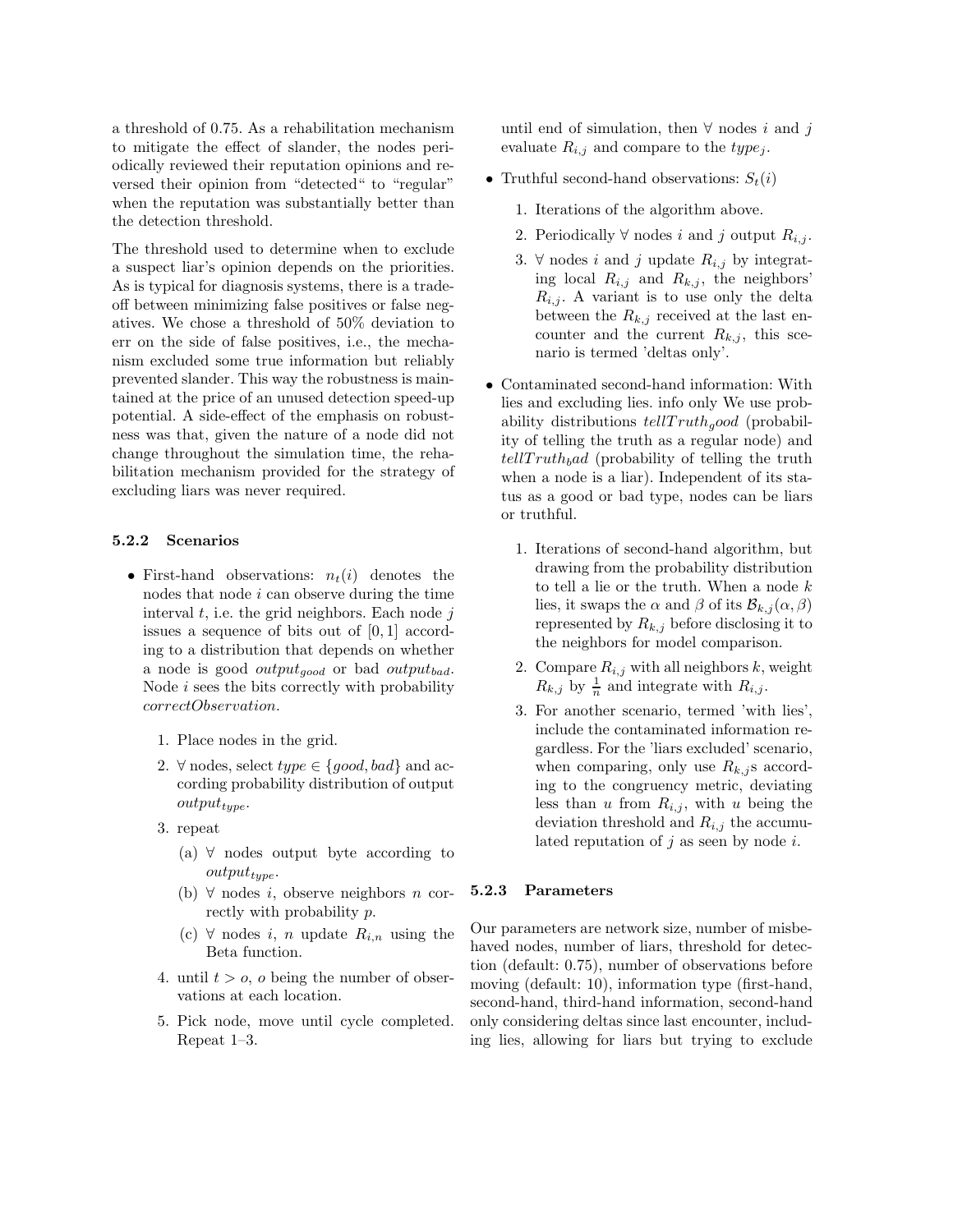

Figure 2: Percentage of malicious nodes detected vs. maximum detection time.

them), partners for information exchange (default: neighbors, planned: fixed set of nodes (friends), random set of nodes), weight for model averaging (default  $\frac{1}{n}$  (*n* being the number of neighbors), planned: weight according to adaptive trust function, full Bayesian model averaging), and detection (threshold of  $E(\theta) - u$ , loss function). We have probability distributions for type (good or bad), output<sub>aood</sub>, output<sub>bad</sub>, correctObservation,  $tellTruth_{good}, tellTruth_{bad},$  and  $liar-type.$ 

#### 5.3 Results

Figure 2 shows the maximum detection time, i.e., the time in the simulation when the last node detected a particular malicious node, vs. how many of the malicious nodes were detected by all at that time, Figure 3 shows the mean detection time for all nodes. These examples are representative of the results obtained by the simulation. We chose to show individual representative examples instead of mean outcomes over several runs, since the type of a node both concerning the cooperation and the lying properties are drawn from probability distributions and not explicitely specified, thus the portion of malicious nodes or liars varies.

We used true second-hand information, even thirdhand information (which is not independent but reinforcing beliefs by potentially mirroring them back to the originator, we only showed it for compari-



Figure 3: Percentage of malicious nodes detected vs. mean detection time.

son), the delta to previously received second-hand information only, contaminated second-hand information (which has the side effect of wrong accusations), and contaminated second-hand information but excluding deviating views.

Using the full set of second-hand observations or using only the difference between already received second-hand information and the current secondhand information consistently perform very similarly and very well. Exchanging the full set of observations when nodes encounter repeatedly considers information as new that has been integrated already and thus can bias the belief, whereas keeping track of the last exchanged information, albeit only two parameters per reputation, can add up to a significant storage requirement in large mobile networks.

When nodes not only exchange their own first-hand observations but hand on rumors of a deeper transitivity level, their own opinions once voiced can be reflected to them at a later time, thus reinforcing their original opinion. Although using this 'third-hand' information consistently outperforms all other strategies, it is not a valid choice since these observations are not independent.

As can be seen from Figures 4 and 5, the performance of the Bayesian approach of liar exclusion improves when the number of liars is small and approaches the performance of truthful secondhand information. In the presence of many liars, the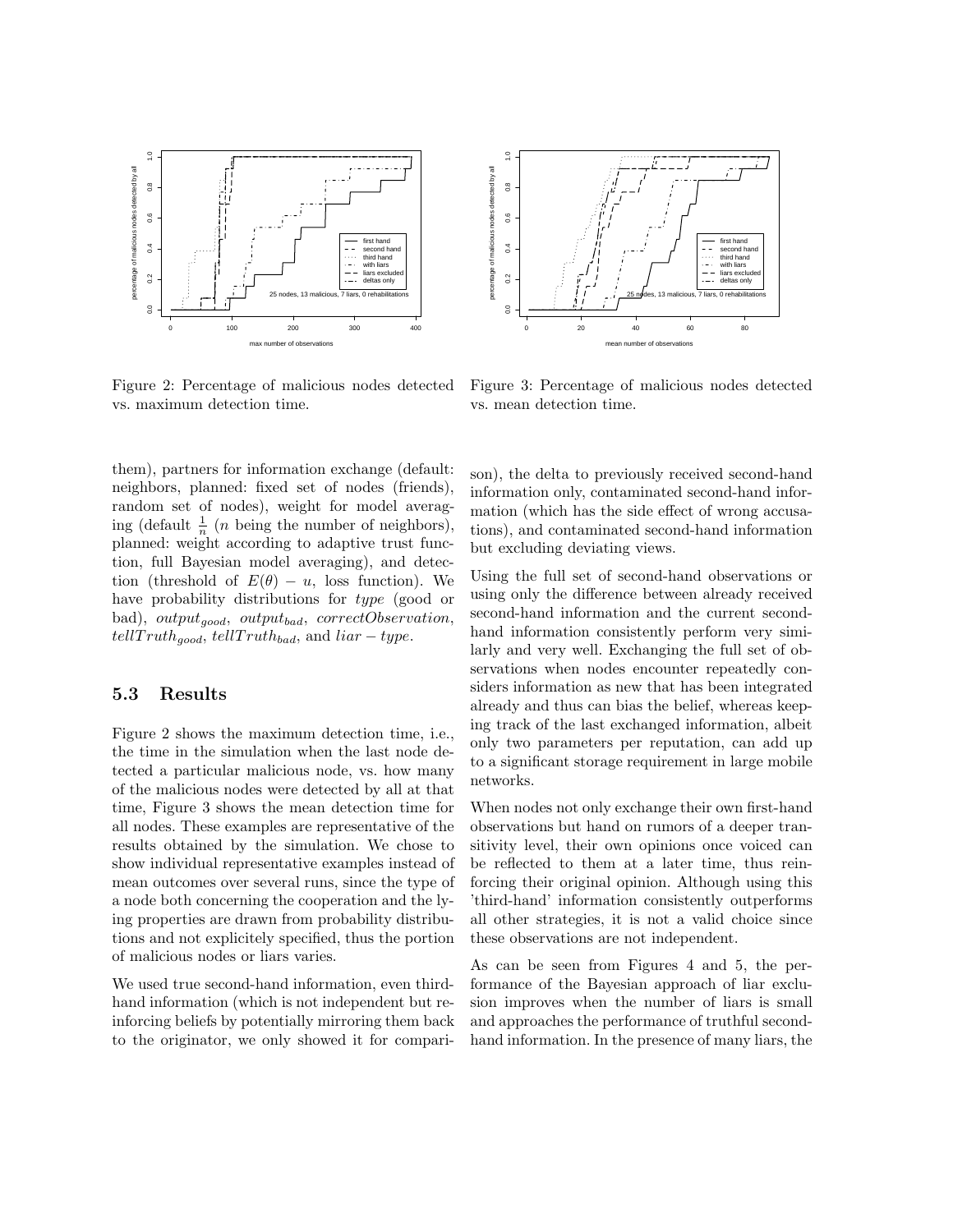

Figure 4: Percentage of malicious nodes detected vs. mean detection time.



Figure 5: Percentage of malicious nodes detected vs. mean detection time.

performance degrades gradually but is still better than relying only on first-hand observations. In all the figures, the scenario 'with lies', i.e., integrating contaminated second-hand information regardless, performs better than relying on first-hand observations only, yet the price for this speed-up in detection time is that innocent nodes are also being classified as 'detected' by many nodes due to the effect of wrong accusations. This has consistently been avoided by the 'liars excluded' scenarios throughout the entire simulation.

Over the course of the simulation, it has emerged that using the 'liars excluded' Bayesian scenario significantly improves on the performance of the mean detection time when compared to the 'first hand' scenario, yet the performance gain is even higher in the worst case, namely the maximum detection time, i.e., the maximum time it takes for a malicious node to be deemed 'detected' by all the nodes of the network.

Another observation is that, as one would expect, the detection improvement given by the use of second-hand information even in the presence of liars, but given the attempt to discard the wrong accusations by means of our Bayesian approach, in fact increases with the network size. The larger the network, the higher the probability of receiving information about nodes before actually encountering them as neighbors and being able to observe their behavior.

## 6 Discussion and Future Work

In addition to more simulation runs to get confidence intervals (or Bayesian credible sets) and exploring a larger space of parameters, we are working on an implementation of the Bayesian approach in a more realistic mobile ad-hoc network environment and extending the existing CONFIDANT protocol by the new Bayesian approach to incorporate the insights gained to make the protocol robust against wrong accusations yet reasonably fast in detection.

With a more realistic setting and mobility model, we can then investigate the effect of changing the partners with whom to exchange rumors. Exchanging information exclusively with the current neighbors has the advantage that rumors do not have to be relayed by other nodes and thus keep the traffic local, however, the effect of receiving rumors from more remote nodes, fixed or random, could add the benefit of learning more about other nodes before having to learn from experience but potentially more useless information could get distributed than in a local exchange scenario.

An important next step is to come up with a detailed model of the adversary. For instance an adversary could try to create instabilities by lying only so much as to not be discarded at the model merging stage, yet sufficiently to worsen another nodes' reputation gradually over time. The current